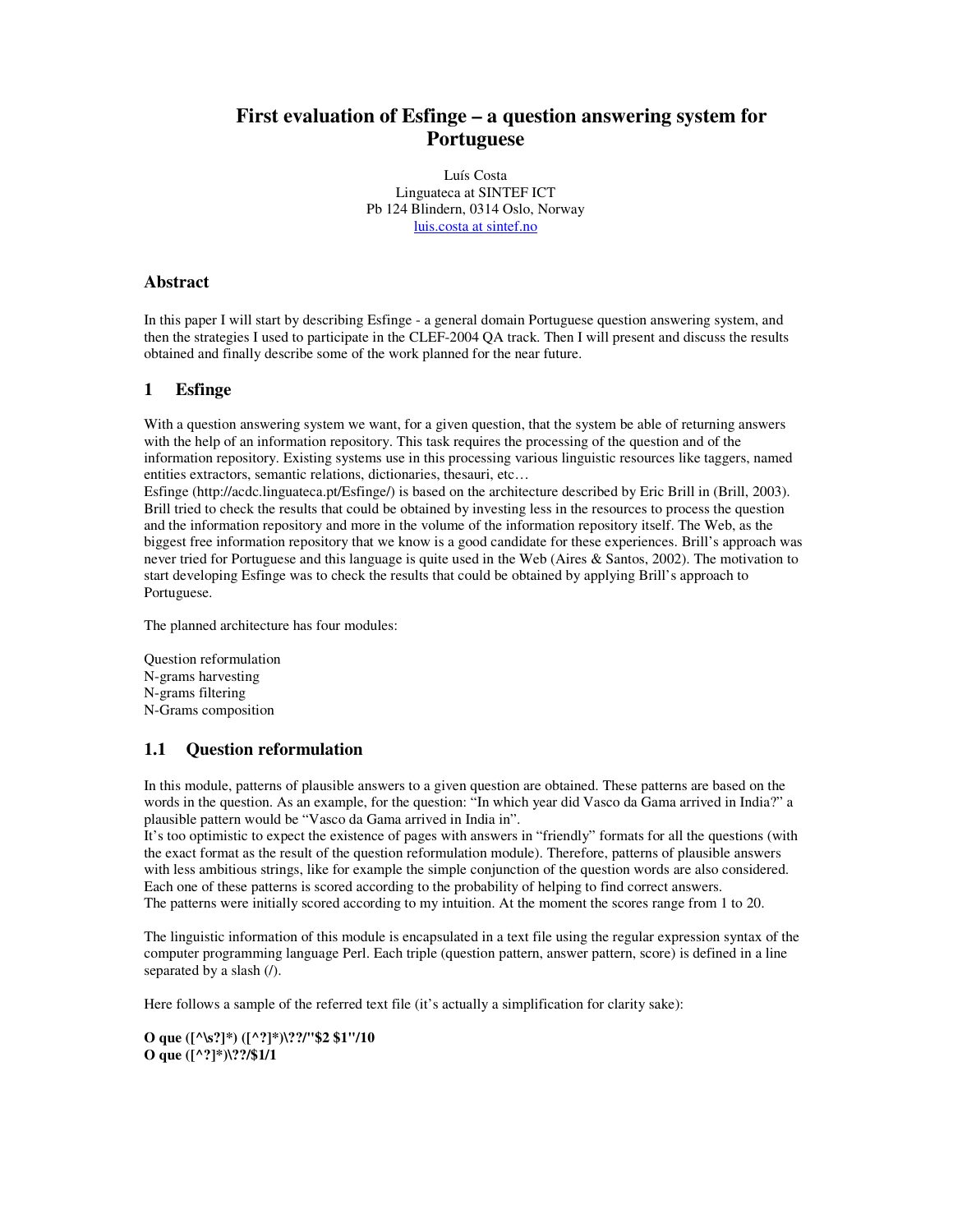The first rule says that for a question starting with "O que X Y?" (What X Y?), answers with the pattern "Y X" should be granted the score 10 (since Y and X are enclosed in double quotes, it means this is a phrase pattern – Y must appear just before X). For the question "O que é a MTV?" (What is MTV?), this rule generates the pattern "a MTV é" with the score 10.

The second rule says that for a question starting with "O que X?" (What X?), answers with the pattern X should be granted the score 1. For the question in the previous example, this rule generates the pattern "é" "a" "MTV" with the score 1. Since the words in the pattern are not all enclosed in a pair of double quotes – this means they don't need to appear in this order or even in the same sentence.

### **1.2 N-grams harvesting**

In this module, the resulting patterns of the Question Reformulation module are queried against an information repository. For that purpose they are submitted to a web search engine (for the moment I've been using Google [6]).

In Figure 1 we can see the results of querying the pattern "a antiga capital da Polónia" (the former capital of Poland) in Google.



#### **Figure 1**

The next step is to extract and measure the frequency of word N-grams from the resulting snippets (I'm considering the first 100 snippets).

I've been using Ngram Statistics Package (NSP) (Banerjee & Pedersen, 2003) for that purpose.

For the 100 first document snippets of the previous query we got the following N-gram distribution (I'm presenting only the 16 most frequent N-grams):

**da: 185 a: 99 antiga: 96 capital: 91 de: 78 e: 73 Polônia: 54**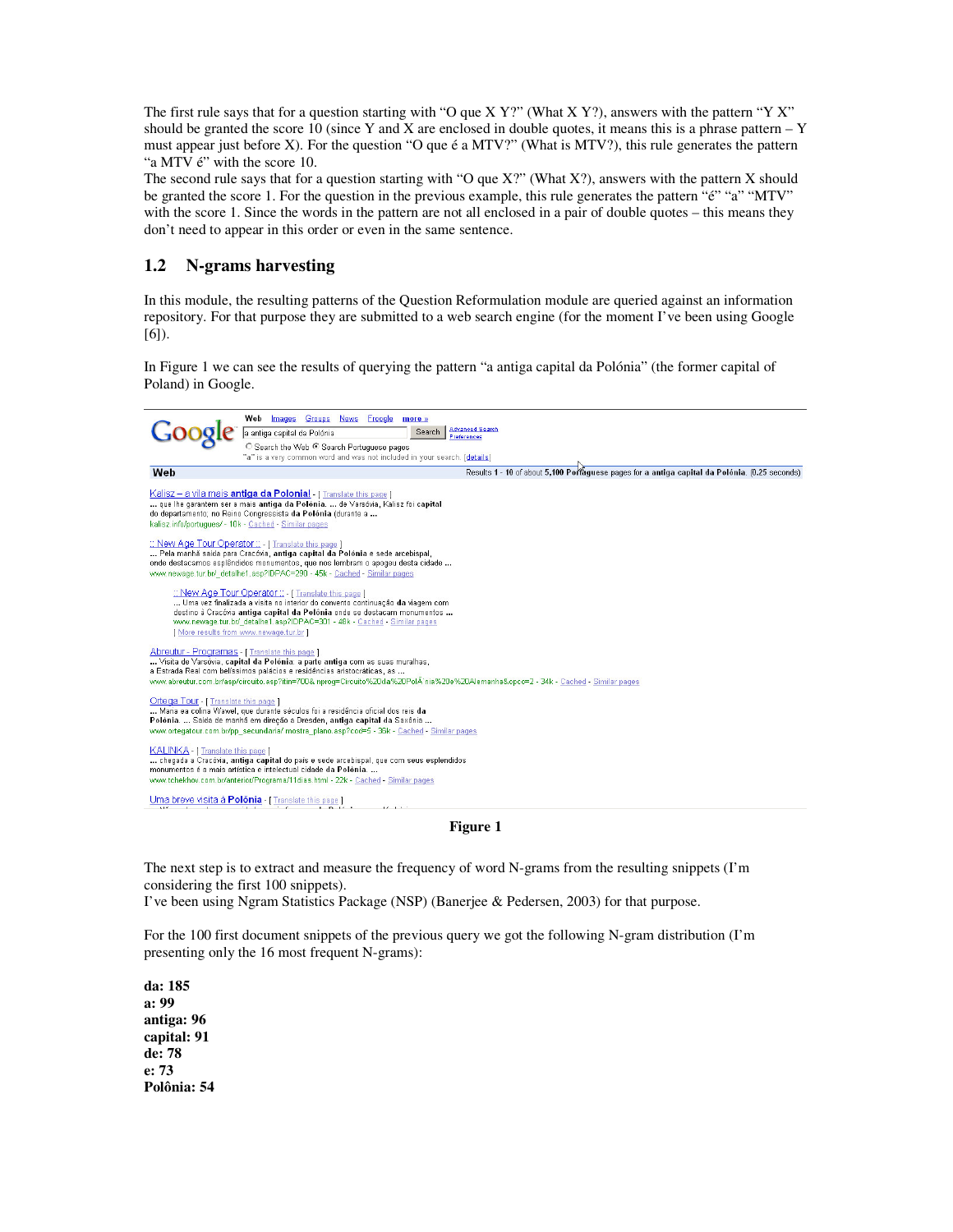**capital<>da: 47 do: 46 da<>Polônia: 38 em: 30 antiga<>capital: 30 o: 28 que: 28 com: 26 é: 25**

There is some hope that the correct answer will be among the extracted N-grams Next, these N-grams of different lengths will be scored accordingly to their frequency, length and the scorings of the patterns that originated them.

I'm using the following equation:

N-gram score =  $\sum$  (F \* S \* L) through the first 100 snippets resulting from the web search

where

 $F = n$ -gram frequency

 $S =$  score of the search pattern which recovered the document

 $L = n$ -gram length

#### **1.3 N-grams filtering**

This module re-evaluates the scorings obtained in the module "N-grams harvesting". In this module the N-grams will be analysed by their particular features.

To a given question, even if we don't know the answer, we can predict the type of expected answer. For example:

- A "When?" question implies an answer of type "date". It can be more or less precise: a year (like 1973) or a complete date (like 11/10/1973), but answers like "Lisboa" or "George W. Bush" don't make sense in this context.

- A "How many?" question implies an answer of type "number". Answers like "Oslo" or "5/8/2004" are not acceptable answers.

Analysing the N-Grams about the presence of digits, capitalization and typical patterns may allow reclassifying those N-Grams or even discarding them. The PoS information provided by a morphologic analyser may also be used to enhance the scorings of N-grams with interesting sequences of PoS categories.

#### **1.4 N-grams composition**

This module tries to deal with questions with a set of answers, like "Who were the musicians in Queen?". The complete answer to this question demands the composition of the word N-grams "Freddy Mercury", "Brian May", "Roger Taylor", "John Deacon" that can be expected to be among the top scored word N-grams obtained from the three previous modules.

The first task in this module is to determine whether the type of answer is singular (ex: "Who was the first king of Norway?"), plural with a known number of items (ex: "Which are the three largest cities in Portugal?") or plural with an unknown number of items (ex: What are the colours of Japan's flag?").

For the first type this module will return the best scored word N-gram resulting from the previous modules. For the second type it will return the required number of best scored word N-grams (three, in the example above). For the third type, it will need to decide which word N-grams will be part of the answer. This can be done using a threshold that will define which word N-grams will be part of the answer according to their scoring. The proximity of the scoring values can also be used as a decisive factor.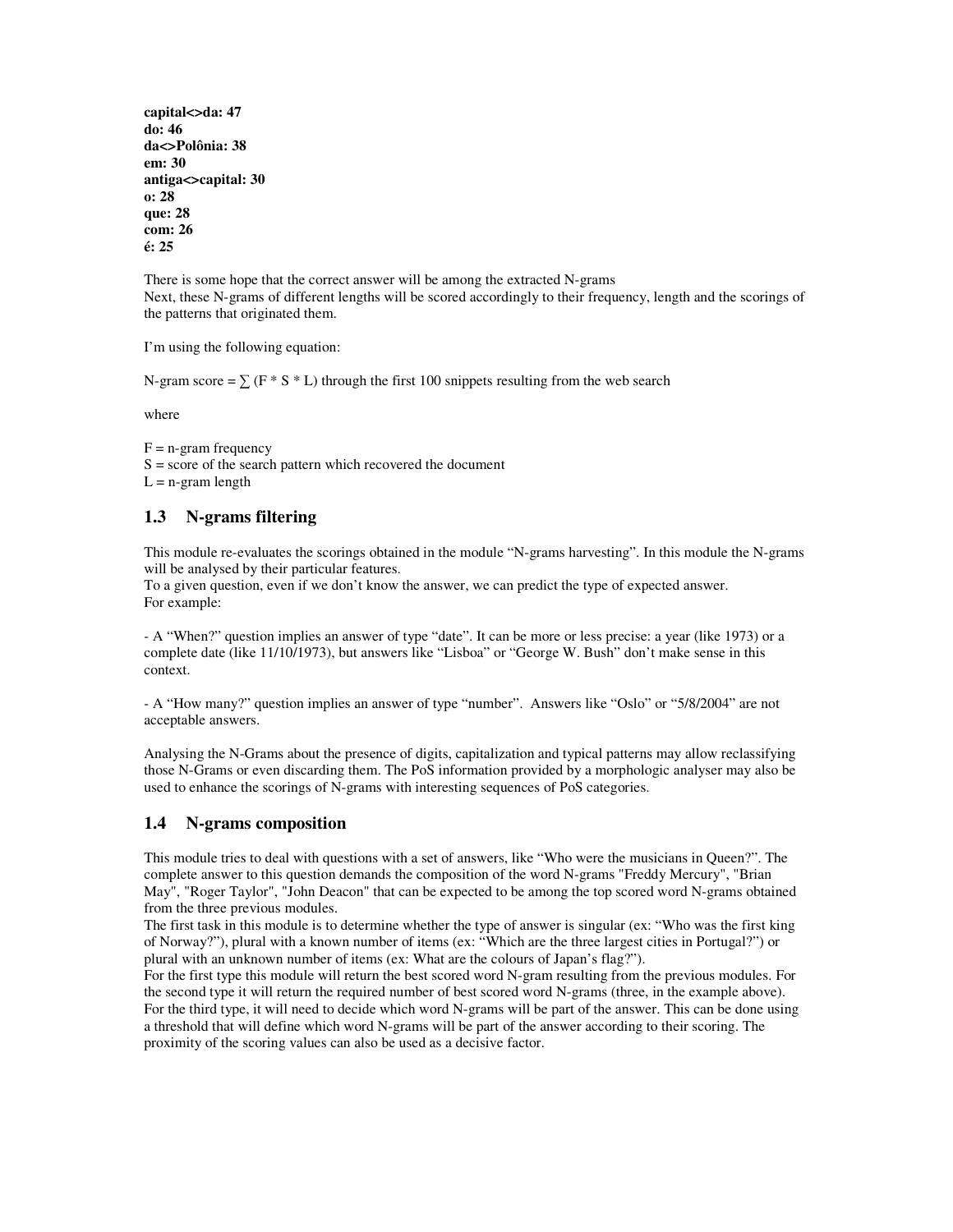## **2 Strategies for CLEF 2004**

Esfinge is still in its first stages of development, but participating in the CLEF-2004 QA track seemed a good way of evaluating the work done so far, feel some of the difficulties in this IR field and get in touch with the state-of-the-art of actual QA systems and their approaches.

For the QA-CLEF monolingual track, one had to supply, along with each answer, one document in the document collection that supported it. As said above, my system originally used Google's search results and was mainly statistical (tried to use the redundancy existing in the Web), so I knew I would need to add some extra functionalities.

I tested three different strategies. In the first, the system searched the answers in the CLEF document collection (Run1). In the second, it searched the answers in the Web and used the CLEF document to confirm these answers (Run 2). Finally, in the third strategy my system searched the answers in the Web (this one was not submitted to the organization).

## **2.1 Run 1**

The first thing I needed was some way of searching in the document collection. I have some experience in encoding corpora using IMS Workbench (Christ et al., 1999) as well as using its querying capabilities. So, it seemed a good idea to use it to encode the CLEF document collection and to use its querying capabilities to search for desired patterns.

Another important decision to be made was the size of the text unit to be considered when searching for patterns – the entire text of each document, or a passage: a fixed number of sentences or a fixed number of words. I had not a definitive answer for this question, so I chose to do some experiments.

Since the document length seemed too big for a unit, I tried the three following strategies:

- Considered the text unit as 50 contiguous words. This is done dynamically: it is possible to query corpora encoded using IMS Workbench for the context (in terms of words) in which the required patterns co-occur. - Divided each document into sentences. Those sentences were considered as the text unit. . To segment the document collection into sentences, I used the Perl Module Lingua::PT::Segmentador [7]. The resulting sentences had an average of 28 words per sentence.

- Divided each document into sets of three sentences. Those sets of three sentences were considered as the text unit.

For each question in the QA track, Esfinge did the following steps:

#### 1. Question reformulation

- Submitted the question to the question reformulation module. The result was a set of pairs (answer pattern, score).

#### 2. Passage extraction

- Searched each of these patterns in the document collection and extracted the text units (50 contiguous words, one sentence or three sentences) where the pattern was found. The system discards stop-words without context. For example in the query "a" "antiga" "capital" "da" Polónia", the words "a" and "da" are discarded while in the query "a antiga capital da Polónia" (phrase pattern) they are not discarded. Currently I'm discarding the 22 most frequent words in the CETEMPúblico corpus (Santos & Rocha, 2001). At this stage the system retrieved a set of document passages  $\{P_1, P_2 \dots P_n\}$ .

#### 3. N-grams harvesting

- Computed the distribution of word n-grams (from length 1 to length 3) of the document excerpts.

- Ordered the list of word n-grams according to a score based on the frequency, length and scorings of the patterns that originated the document excerpts where the n-grams were found (formula in section 1.2). At this stage the system had an ordered set of possible answers  $(A_1, A_2 ... A_n)$ .

4. N-grams filtering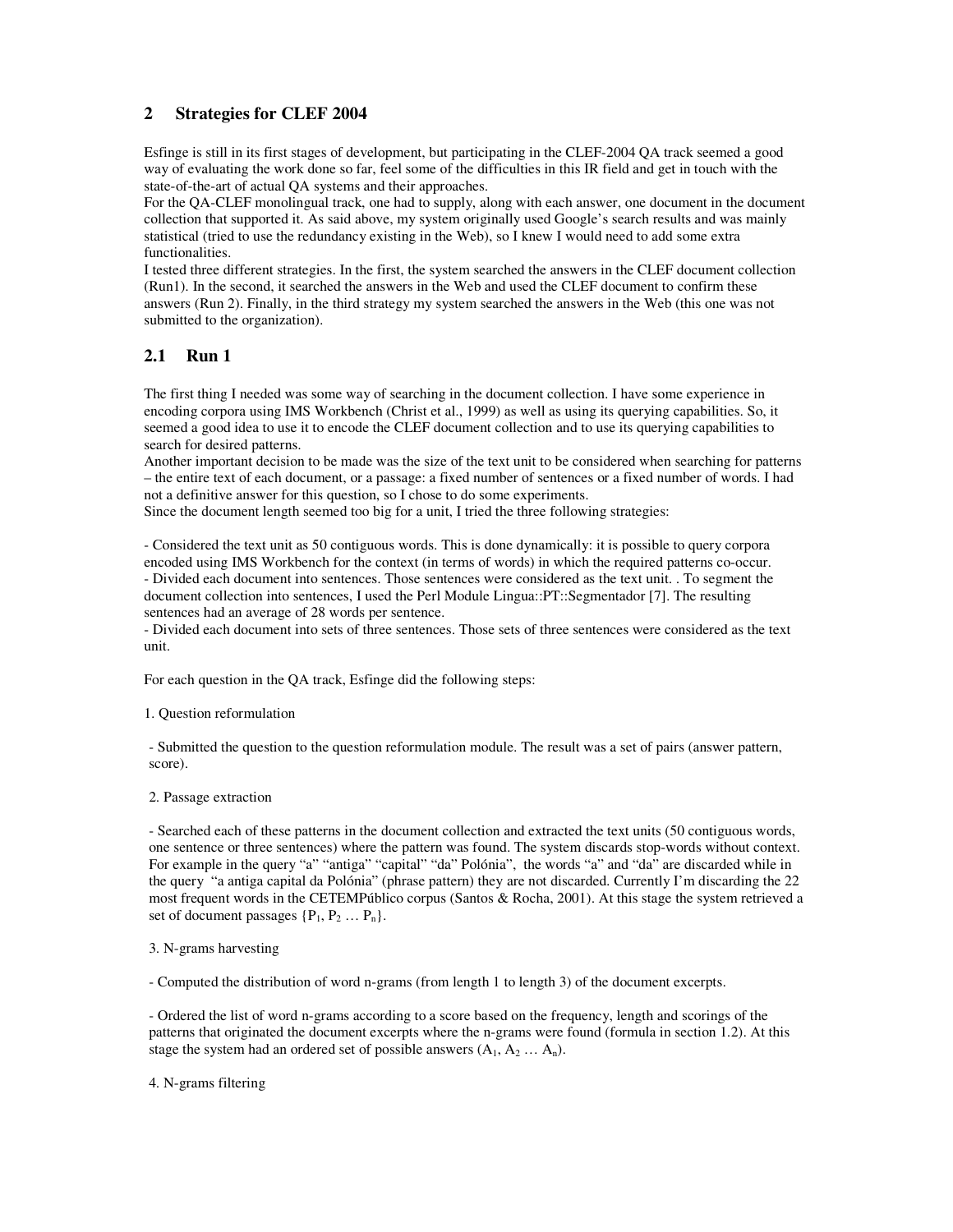- The next step was to discard some of these possible answers using a set of filters.

The filters used were:

- First, a filter to discard answers that are contained in the questions. Ex: for the question "Qual é a capital da Rússia" (What is the capital of Russia?), the answer "capital da Rússia" (capital of Russia) is not desired and should be discarded.

- Then, a filter that used the morphologic analyser *jspell* (Simões & Almeida, 2001) to check the PoS of the various words in each answer. The analyser returns a set of possible PoS tags for each word. I erroneously assumed that the order in which the PoS tags were returned was related to their frequency. With that in mind, I was using only the first PoS for each word. Recently I found out that this assumption was wrong. This filter considered some PoS as "interesting": adjectives (adj), common nouns (nc), numbers (card) and proper nouns (np). All answers whose first and final word didn't belong to one of these "interesting" PoS were discarded. It's worthwhile to say that most probably my misinterpretation of the analyser's results led to a poor performance by this filter.

Example:

For the question "Quem é Andy Warhol?" (Who is Andy Warhol?), the system had the following answers among the highest scored:

**que**

**um de Andy por como pela primeira vez sua mais ou artista que Andy com esta dimensão segundo andar chamado cola em garrafa**

The morphologic analyser gives the following information:

**que: prel um: art de Andy: prep np por: prep como: con pela primeira vez: cp nord nc sua: ppos mais: pind ou: con artista: nc que Andy: prel np com esta dimensão: prep pdem nc segundo andar chamado: nord nc v cola em garrafa: nc prep nc**

After applying the filter the set of highest scored answers will be:

**artista: nc cola em garrafa: nc prep nc**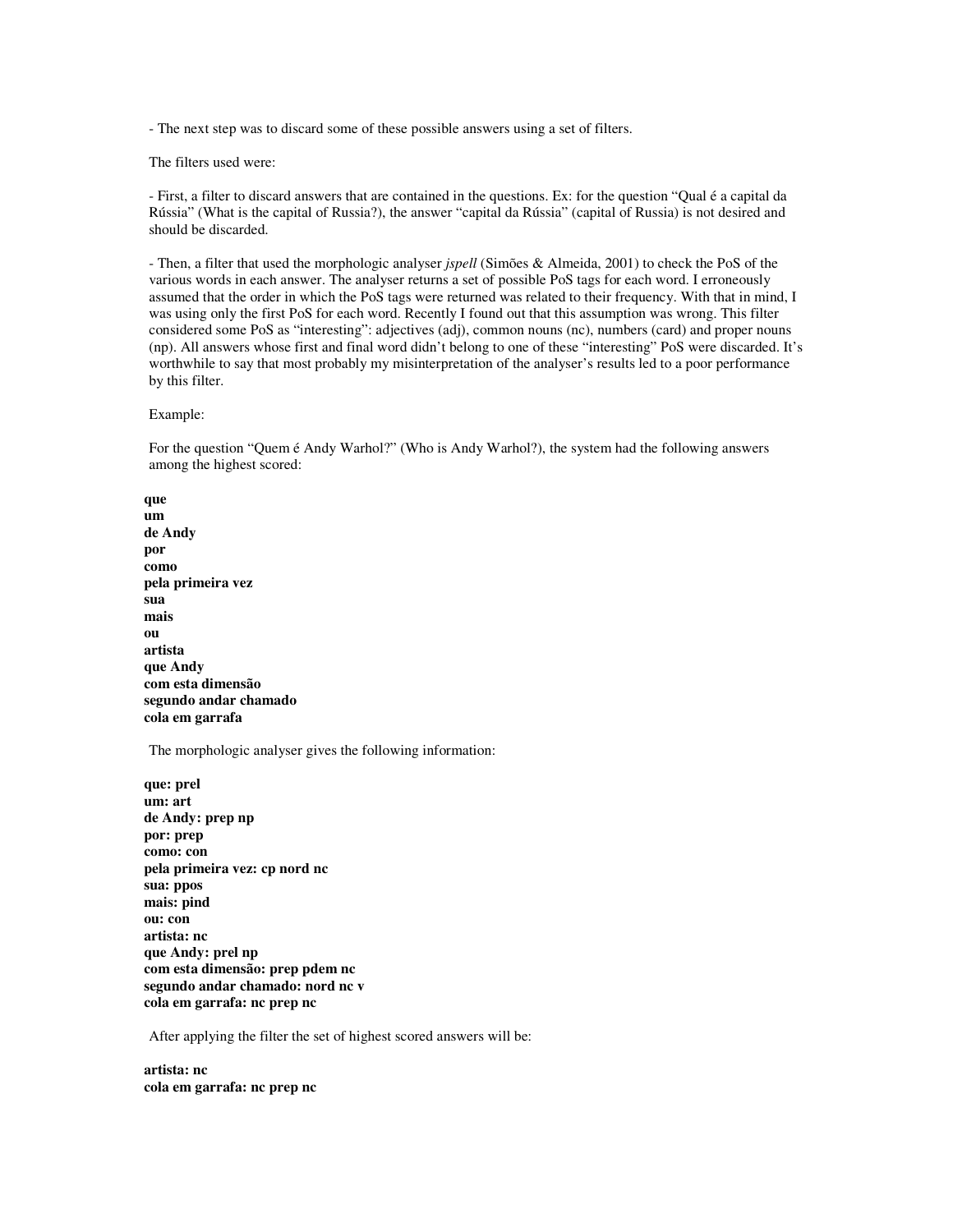- The final answer will be the candidate answer with the highest score in the set of candidate answers which were not discarded by any of the filters above. If all the answers were discarded by the filters then the final answer is NIL (meaning the system is not able to find an answer in the document collection).

### **2.2 Run 2**

It was possible to send two sets of results to the organization. I wanted to do some experiments using also the Web as source since that's the line of work where I expect to get better results. For that purpose I selected one of the previous experiences to send to the organization (my run1): the one considering sets of three sentences as the text unit because it seemed the one with best results, even though the results were quite similar in all three experiments.

The next experiment used the strategy described in (Brill et al., 2001).

First, it looked for answers in the Web, and then tried to find documents in the document collection supporting those answers. It submitted the patterns obtained in the question reformulation module to Google. Then the document snippets  $\{S_1, S_2, \ldots, S_n\}$  were extracted from Google's results pages. These snippets are usually composed by fragments of the different sentences in the recovered documents that contain the query words and have approximately 25 words.

The next step was to compute the distribution of word n-grams (from length 1 to length 3) existing in this document snippets. From this point the algorithm followed the one described as run 1, with an extra filter in the N-grams filtering module: a filter that searched the document collection for documents supporting the answer – containing both the candidate answer and a pattern obtained from the question reformulation module. This filter is necessary because it was stated in the task guidelines that the system should return the code of a document supporting each answer.

#### **2.2.1 Brazilian Portuguese. A problem?**

Using texts in Brazilian web pages may enlarge the corpus the system uses to find answers, but may also bring some problems. The system may return an answer in the Brazilian variant which is not possible to support in the document collection, which was built with newspaper texts written in European Portuguese.

Example: For the question "Qual é a capital da Rússia?" (What is the capital of Russia?), my system returned the answer "Moscou" (in the Brazilian variant). It would be much easier to support the answer "Moscovo" (same word in the European variant).

Another problem may occur when the scoring gets diluted by the two variants (like "Moscou" and "Moscovo" in the example), thus allowing other answers to get better scores. Searching only in Portuguese pages can obviate this problem, but will diminish the corpus to search into.

Yet another example can be illustrated by the query in section 1.2: "a antiga capital da Polónia". Even though, using the word "Polónia" (Portuguese variant) in the query, this word is not on the top 10 of harvested n-grams. On the other hand, "Polônia" (in the Brazilian variant) is third placed on the n-gram ranking. The reason for this is that Google doesn't differentiate between accentuated and non-accentuated characters, so the characters "ó", "ô" and "o" are exactly the same thing to this search engine. This can be a serious problem, when one is processing a language with the variety and heavy use of accentuation as present in Portuguese. One way to obviate this problem is to develop a post-Google filter to discard non-interesting documents, thus overcoming Google's limitations regarding the Portuguese.

#### **2.3 Web-only experiment**

For the present paper, I did an extra "run" using the Web as document collection and without crosschecking the answers in CLEF's document collection. I thought this experience could give some insight on whether there are advantages in combining two different information sources (Web and CLEF's document collection) or whether one can get better results using only one of these information sources.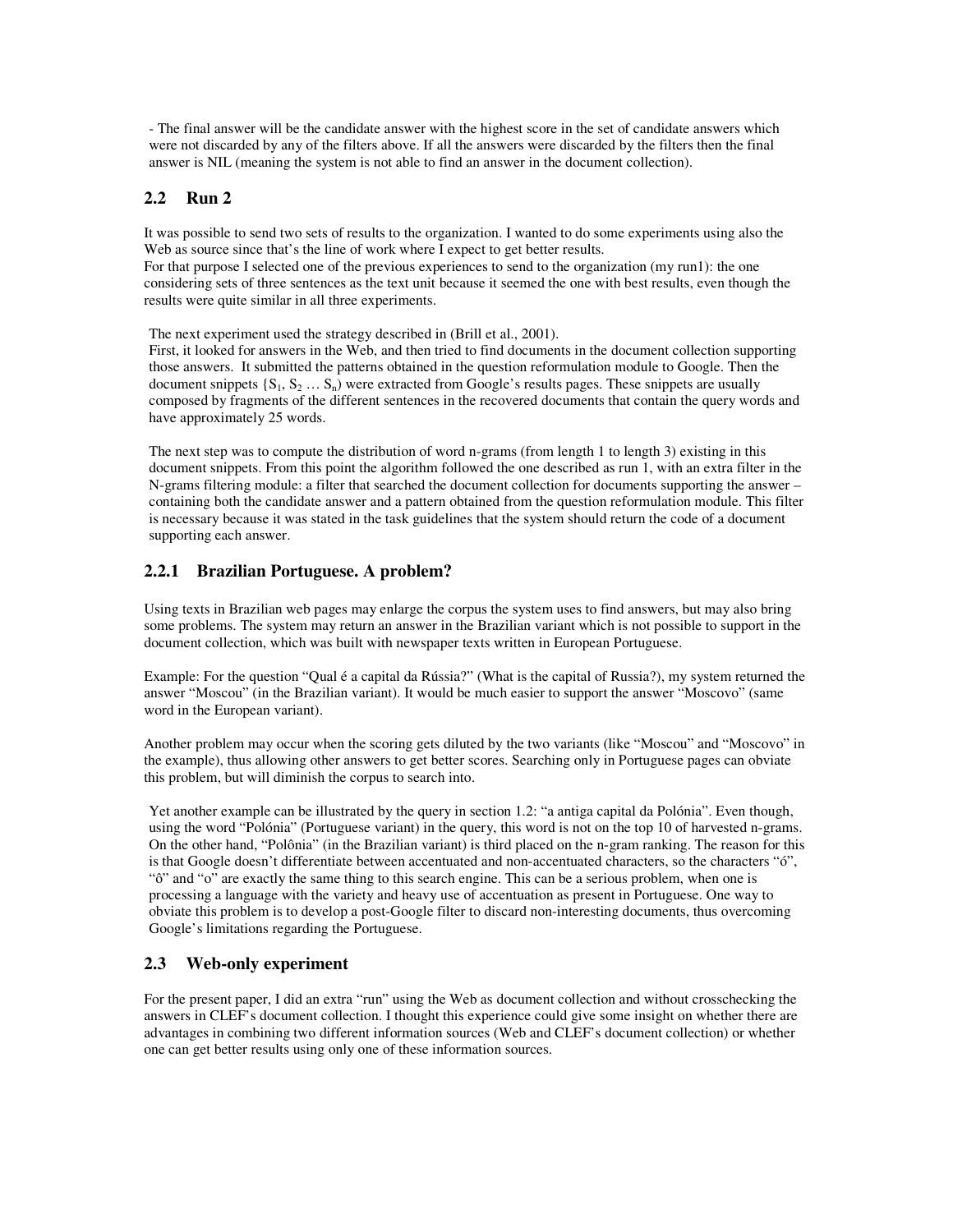#### **3 Results**

|                                     | #         | # right        | % right | # right        | % right | # right<br>(Web- | % right<br>(Web- |
|-------------------------------------|-----------|----------------|---------|----------------|---------|------------------|------------------|
|                                     | questions | (run 1)        | (run1)  | (run 2)        | (run2)  | only)            | only)            |
| Quem (Who)                          | 53        | 8              | 15,1%   | 9              | 17 %    | 3                | 5,7%             |
| Qual (Which)                        | 34        | 8              | 23,5 %  | 6              | 17,6 %  | $\overline{2}$   | 5,9%             |
| Onde (Where)                        | 24        | 1              | 4,2%    | 5              | 20,8%   | 3                | 12,5%            |
| O que (What)                        | 18        | 0              | $0\%$   | $\overline{c}$ | 11,1%   |                  | 5,6 %            |
| Em que (In which)                   | 15        | 0              | $0\%$   | $\overline{2}$ | 13,3%   | 0                | $0\%$            |
| Quanto(a)s (How many)               | 13        | $\overline{c}$ | 15,4 %  | 3              | 23,1%   | 1                | 7,7%             |
| Como (How)                          | 9         | 0              | $0\%$   | $\mathbf 0$    | $0\%$   | $\mathbf 0$      | $0\%$            |
| Que (What, Which)                   | 9         | $\overline{2}$ | 22,2%   | $\overline{2}$ | 22,2%   |                  | 11,1%            |
| Quando (When)                       | 9         | 0              | $0\%$   | $\Omega$       | $0\%$   | $\mathbf 0$      | $0\%$            |
| De que (Of what, which)             | 7         | $\Omega$       | $0\%$   | $\Omega$       | $0\%$   | $\Omega$         | $0\%$            |
| A que (To which, what)              | 3         | 0              | $0\%$   | 0              | $0\%$   | $\mathbf 0$      | $0\%$            |
| Mencione, Nomeie,                   |           |                |         |                |         | $\Omega$         |                  |
| Indique (Name)                      | 4         |                | 25 %    |                | 25 %    |                  | $0\%$            |
| $X \dots$ em que $(\dots$ in which) |           | 0              | $0\%$   | $\Omega$       | $0\%$   | $\Omega$         | $0\%$            |
| Total                               | 199       | 22             | 11,1%   | 30             | 15,1 %  | 11               | 5,5 %            |

#### **3.1 Results by type of question**

#### **Table 1**

In Table 1 we can see that the results in run2 (the one which used the Web crosschecking the results in the document collection) are slightly better. However we can also see that the type of question is not irrelevant to the results. For example run1 had better results for questions of type "Qual" (Which). There are also some relatively frequent questions types without any right answer in either of the runs (like "Como", "Quando", "De que"). This probably means that there is something in these types of questions that Esfinge doesn't deal properly in the answer-finding procedure.

Both run1 and run2 were evaluated by the organization. To evaluate my Web-only experience I needed to know the right answers. For that purpose I created a list with my "right answers" to the question set. The Web-only experience is in some aspects a different task from the one proposed in CLEF. For example it was stated in CLEF's guidelines [9] that some questions might have no answer in the document collection (NIL answer), but it's much more difficult to say such thing when using the Web as the document collection. For that reason I considered not answered questions as wrong when evaluating this experience. Since my system was not recording the addresses of the documents it used to get the answers in the Web, it was not possible to check if the answers were supported or not.

Globally, we can see that the best results were obtained combining the use of the document collection and the Web. The worst results are the ones obtained using solely the Web. It is somehow surprising that the results using solely the document collection are better than the ones using solely the Web, since the approach I'm trying to test was designed to take advantage of the redundancy in larger corpora. Possible explanations for this are:

- My system is not extracting efficiently text from the Web. Possibly it is getting control symbols and documents in other languages - according to Nuno Cardoso (p.c.), it is common for search engines to mistake UTF for iso8859-1 character encoding. Also, the snippets resulting from the search engine are most probably not good enough to extract good answers, since most of those snippets are formed by truncated sentences.

- Some documents in the Web, rather than helping to find answers, do the exact opposite (jokes, blogs, …).

- The text size unit of 3 sentences  $\approx$  90 words gives a larger context, while many Google snippets do not even include all the words in the query.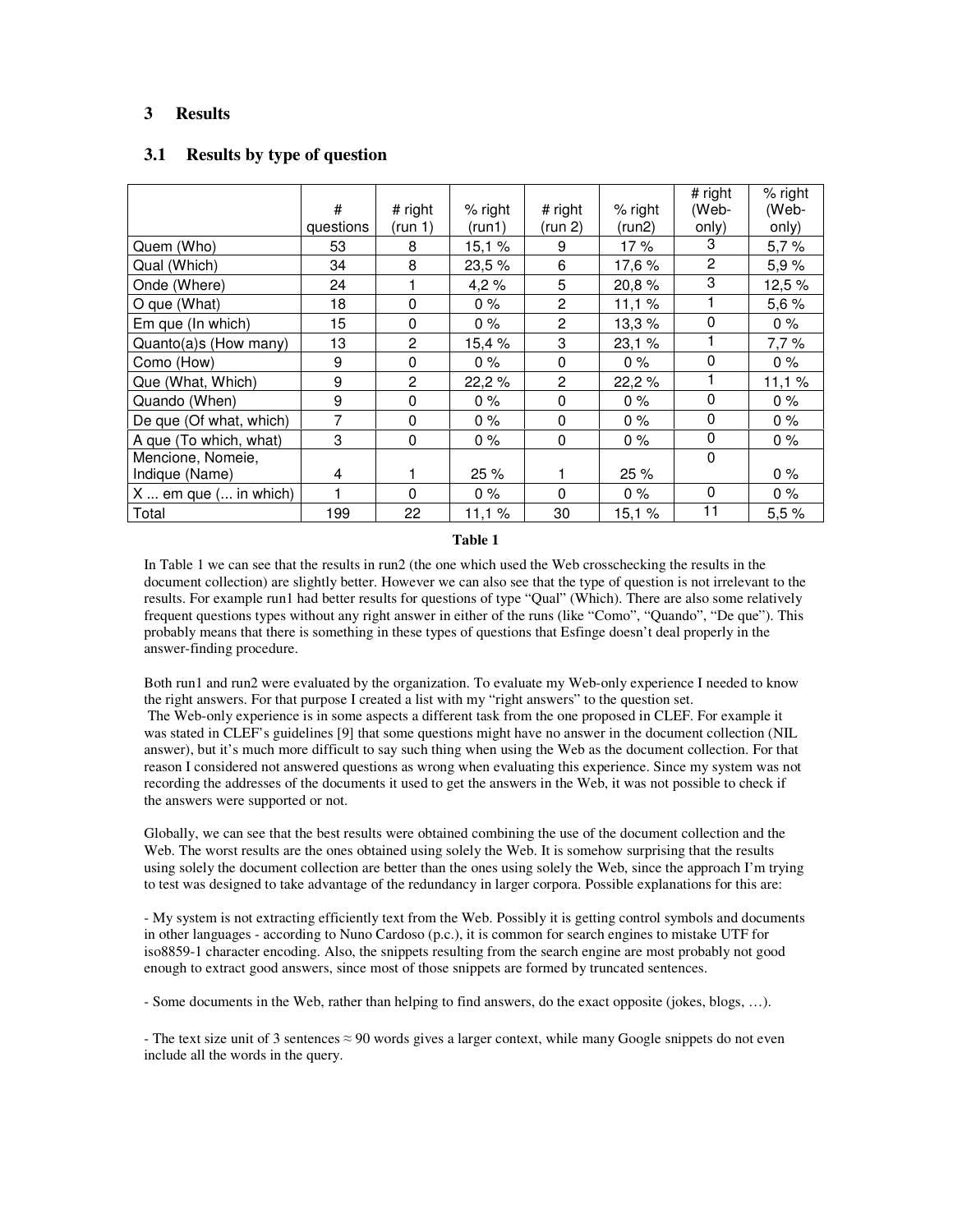|  |  |  | 3.2 Results by question length |  |
|--|--|--|--------------------------------|--|
|--|--|--|--------------------------------|--|

|          | # questions | # right<br>(run 1) | % right<br>(run1) | # right<br>(run 2) | % right<br>(run2) |
|----------|-------------|--------------------|-------------------|--------------------|-------------------|
|          |             |                    |                   |                    |                   |
| 3 words  | 8           |                    | 12,5%             | 3                  | 37,5%             |
| 4 words  | 27          | 3                  | 11,1%             | 2                  | 7,4 %             |
| 5 words  | 37          |                    | 2,7%              | 6                  | 16,2%             |
| 6 words  | 37          | 4                  | 10,8%             | 6                  | 16,2%             |
| 7 words  | 26          | 4                  | 15,4 %            | 3                  | 11,5 %            |
| 8 words  | 32          | 4                  | 12,5 %            | 3                  | 9,4%              |
| 9 words  | 15          |                    | 6,7%              | 2                  | 13,3%             |
| 10 words | 8           |                    | 12,5 %            | 2                  | 25 %              |
| 11 words | 2           |                    | 50 %              | 1                  | 50 %              |
| 12 words | 2           |                    | 50 %              |                    | 50 %              |
| 13 words | 4           |                    | 25 %              |                    | 25 %              |
| 16 words |             | 0                  | $0\%$             | 0                  | $0\%$             |
| Total    | 199         | 22                 | 11,1%             | 30                 | 15,1%             |

### **Table 2**

In table 2, I try to study the influence of the question length in the results of "run1" and "run2". In order to determine the length of the questions, I used the Perl Module Lingua::PT::Atomizador [7] to tokenize the questions..

In "run1" the most significant results are obtained in questions from length 6 to 8, while in "run2" the system gets better results in questions from length 5 to 6. This difference can be explained by the different length of the passages recovered from the Web and from the document collection. The passages recovered from the Web being shorter, may be more suited to answer shorter questions, while the passages recovered from the document collection being longer, needs the questions to be longer in order to get the appropriate context.

|                                     |             | # right        | % right | # right        | % right |
|-------------------------------------|-------------|----------------|---------|----------------|---------|
|                                     | # questions | (run 1)        | (run1)  | (run 2)        | (run2)  |
| Quem (Who)                          | 53          | 15             | 28,3%   | 11             | 20,8%   |
| Qual (Which)                        | 34          | 9              | 26,5%   | 7              | 20,6%   |
| Onde (Where)                        | 24          | $\overline{2}$ | 8,3%    | 6              | 25 %    |
| O que (What)                        | 18          | 0              | $0\%$   | $\mathbf{2}$   | 11,1%   |
| Em que (In which)                   | 15          | 0              | $0\%$   | 3              | 20 %    |
| Quanto(a)s (How many)               | 13          | $\overline{2}$ | 15,4 %  | 4              | 30,8%   |
| Como (How)                          | 9           | 0              | $0\%$   | $\mathbf 0$    | $0\%$   |
| Que (What, Which)                   | 9           | 3              | 33,3%   | $\overline{2}$ | 22,2 %  |
| Quando (When)                       | 9           | 0              | $0\%$   | 1              | 11,1%   |
| De que (Of what, which)             | 7           | 0              | $0\%$   | 0              | $0\%$   |
| A que (To which, what)              | 3           | 0              | $0\%$   | $\mathbf 0$    | $0\%$   |
| Mencione, Nomeie,                   |             |                |         |                |         |
| Indique (Name)                      | 4           |                | 25 %    |                | 25 %    |
| $X \dots$ em que $(\dots$ in which) |             | $\Omega$       | $0\%$   | $\Omega$       | $0\%$   |
| Total                               | 199         | $32 (+10)$     | 16,1%   | $37 (+7)$      | 18,6 %  |

## **3.3 Results considering 5 answers per question**

#### **Table 3**

The system can be configured to give more than one answer to a question. It returns these answers ordered by their probability of being the right answer. In this table a question is considered rightly answered if a right answer is found in the top 5 answers returned by the system.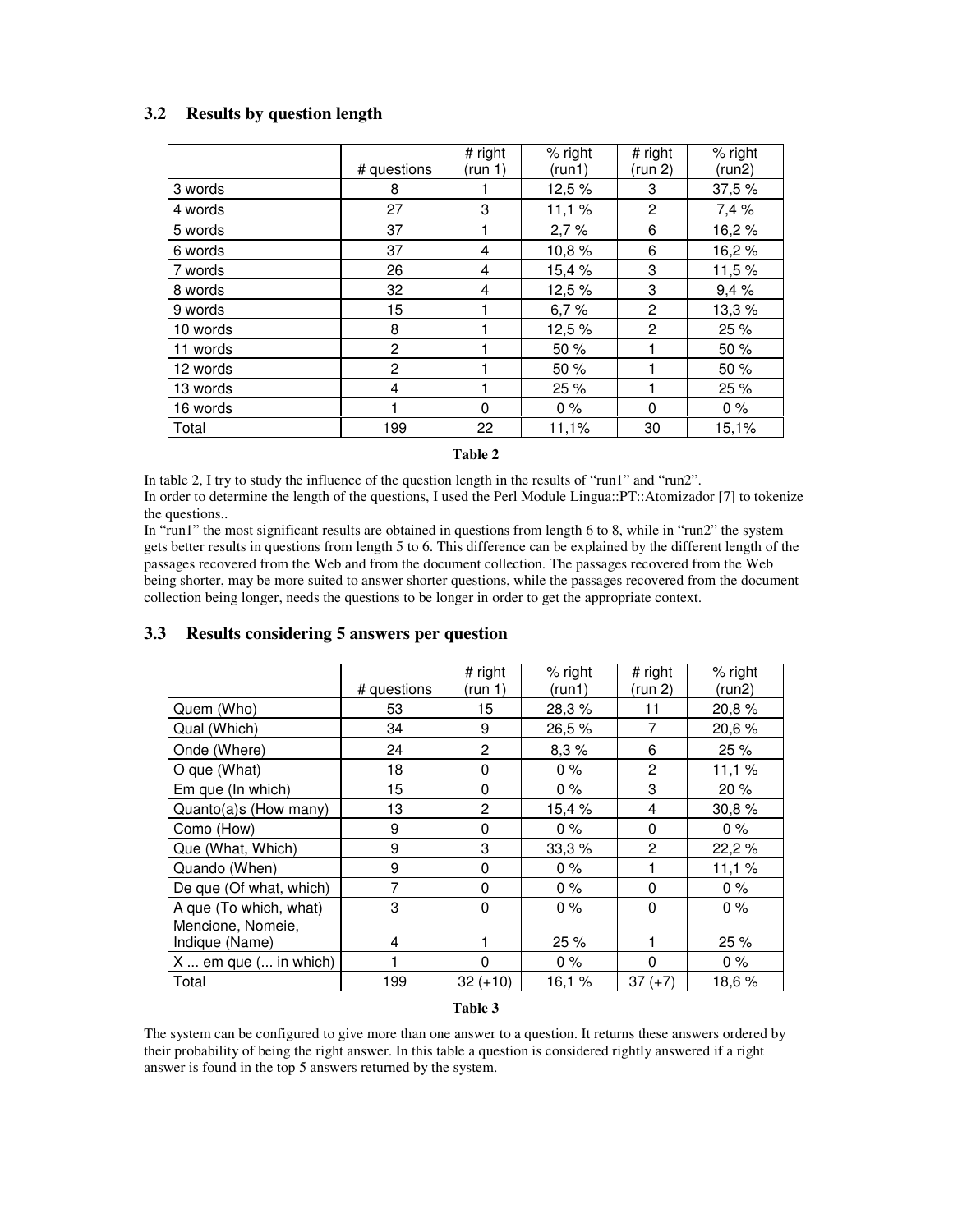To do this evaluation I needed also to know if the answers were supported in the document collection. For that purpose I included in my list of "right answers" the list of questions to which I couldn't find any answer supported by the document collection (NIL answers).

The results are obviously better than the ones present in the previous table, but not dramatically. This suggests that most problems are located before the scoring of the candidate answers.

### **3.4 Causes for wrong answers**

|                          | $#$ wrong                   | $\%$ wrong |
|--------------------------|-----------------------------|------------|
|                          | answers                     | answers in |
|                          | in first 30                 | first 30   |
|                          | questions                   | questions  |
|                          | (run 2)                     | (run2)     |
| Failure in document      |                             |            |
| recovery                 | 9                           | 30%        |
| Filter "discard answers  |                             |            |
| contained in questions"  | 2                           | 6,7%       |
| Filter "interesting PoS" | $\mathfrak{D}$              | 6.7%       |
| Filter "documents"       |                             |            |
| supporting answer"       | 7                           | $23.3\%$   |
| Answer scoring algorithm | 8                           | 26,7%      |
| Answer length $>3$       | $\mathcal{D}_{\mathcal{L}}$ | 6.7%       |

#### **Table 4**

In the table above I tried to find out why the system produces wrong answers. To find the causes takes some time, so I started with the run with best results (run 2) and did the evaluation only for the first 30 questions of the question set. For some questions I counted more than one reason for failure. This sort of evaluation can give some insight into the system modules that are causing more errors and therefore should be looked into more in detail.

#### **4 Future work**

#### **4.1 Development of Esfinge**

#### **4.1.1 Question reformulation**

In this module the linguistic information is encapsulated in a text file using Perl's regular expression syntax. This syntax is quite powerful, however it is much more suited to the thought processes of computer-scientists than to linguists' ones. In case it is intended to include professionals in that area to improve the question reformulation patterns in a more advanced stage of development, it would be better to use a friendlier syntax.

## **4.1.2 N-grams harvesting**

There are planned experiences about extracting word N-grams not from the snippets returned by the search engine, but from the actual pages. Other planned experiences are related to the type of web pages to be considered: only European Portuguese pages, pages written in other languages, only news sites…

## **4.1.3 Machine learning techniques**

An interesting experience/refinement that is planned is to use a set of questions associated with their answers as a training set for the system

The results of the system on the training set questions can be compared with the correct answers. The scorings of the patterns and/or the word n-grams can then be changed and the system executed again against the training set, the new results compared with the right answers and the results checked again to understand if the system is improving.